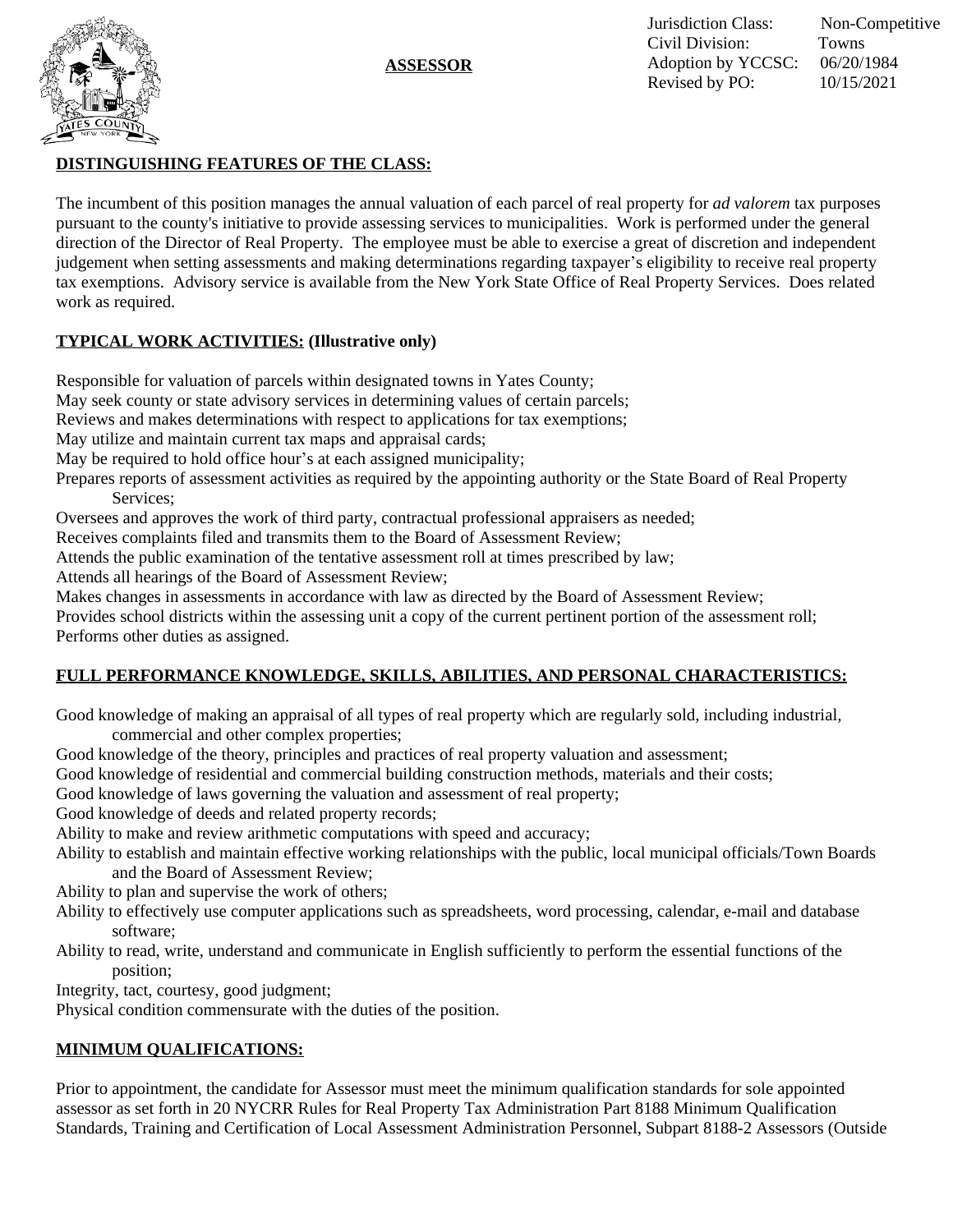of New York City) as evidenced by a copy of the letter from the Office of Real Property Tax Services approving the candidate's qualifications. Such qualifications are specified as:

- a) Per 20 NYCRR 8188, Section 8188-2.2 The minimum qualification standards for appointed assessors are as follows:
	- 1) (i) graduation from high school, or possession of an accredited high school equivalency diploma; AND

(ii) two (2) years of satisfactory full-time paid experience in an occupation involving the valuation of real property, such as assessor, appraiser, valuation data manager, real property appraisal aide or the like. Such experience shall be deemed satisfactory if it is demonstrated that the experience primarily was gained in the performance of one or more of the following tasks: collection and recording of property inventory data, preparation of comparable sales analysis reports, preparation of signed valuation or appraisal estimates or reports using cost, income or market data approaches to value. Mere listing of real property for potential sale, or preparation of asking prices for real estate for potential sale, using multiple listing reports or other published asking prices is not qualifying experience; OR

- 2) Graduation from an accredited two (2) year college and one (1) year of the experience described in subparagraph (1)(ii) of this subdivision; OR
- 3) Graduation from an accredited four (4) year college and six (6) months of the experience described in subparagraph (1)(ii) of this subdivision; OR
- 4) Certification by ORPTS as a candidate for assessor.
- b) In evaluating the experience described in 20 NYCRR 8188, Section 8188-2.2, subparagraph (1)(ii) of subdivision (a), the following conditions shall apply:

(i) If the assessor has been previously certified by ORPTS as a State certified assessor pursuant to Subpart 8188-2, Section 8188-2.1 (Certification requirement for assessors, generally) while serving as an elected assessor, such certification is equivalent to one (1) year of the experience described in subparagraph  $(1)(ii)$  of subdivision (a) if it has not expired;

(ii) For the purpose of crediting full-time paid experience, a minimum of thirty (30) hours per week shall be deemed as full-time employment;

(iii) Three (3) years of part-time paid experience as sole assessor or as chairman of the board of assessors shall be credited as one (1) year of full-time paid experience, and five (5) years of part-time paid experience as a member of a board of assessors shall be credited as one (1) year of full-time paid experience. Additional paid part-time experience in excess of these amounts shall be credited;

(iv) Volunteer experience in an assessor's office may be credited as paid experience to the extent that it includes tasks such as data collection; calculation of value estimates; preparation of preliminary valuation reports; providing routine assessment information to a computer center; public relations; and review of value estimates, computer output and exemption applications; and

(v) In no case shall less than six (6) months of the experience described in subparagraph (1)(ii) of subdivision (a) be acceptable with the exception of county training as provided for in paragraph (3) of subdivision (a).

#### **SPECIAL REQUIREMENTS:**

- a) The Application for Qualifications Review [\(RP-3006](https://www.tax.ny.gov/pdf/current_forms/orpts/rp3006_fill_in.pdf)) must be reviewed and approved by Educational Services prior to appointment.
- b) Assessors must obtain basic certification by New York State within three (3) years of beginning an initial term of office. This requires the successful completion of orientation, three (3) assessment administration course components, and five (5) appraisal components, including farm appraisal for certain agricultural communities. The New York State Office of Real Property Tax Services (ORPTS) prescribes the components.
- c) Each year, appointed assessors must complete an average of twelve (12) hours of continuing education.
- d) Certified assessors and county directors must complete an approved ethics course one (1) year prior to or one (1) year after reappointment to office.